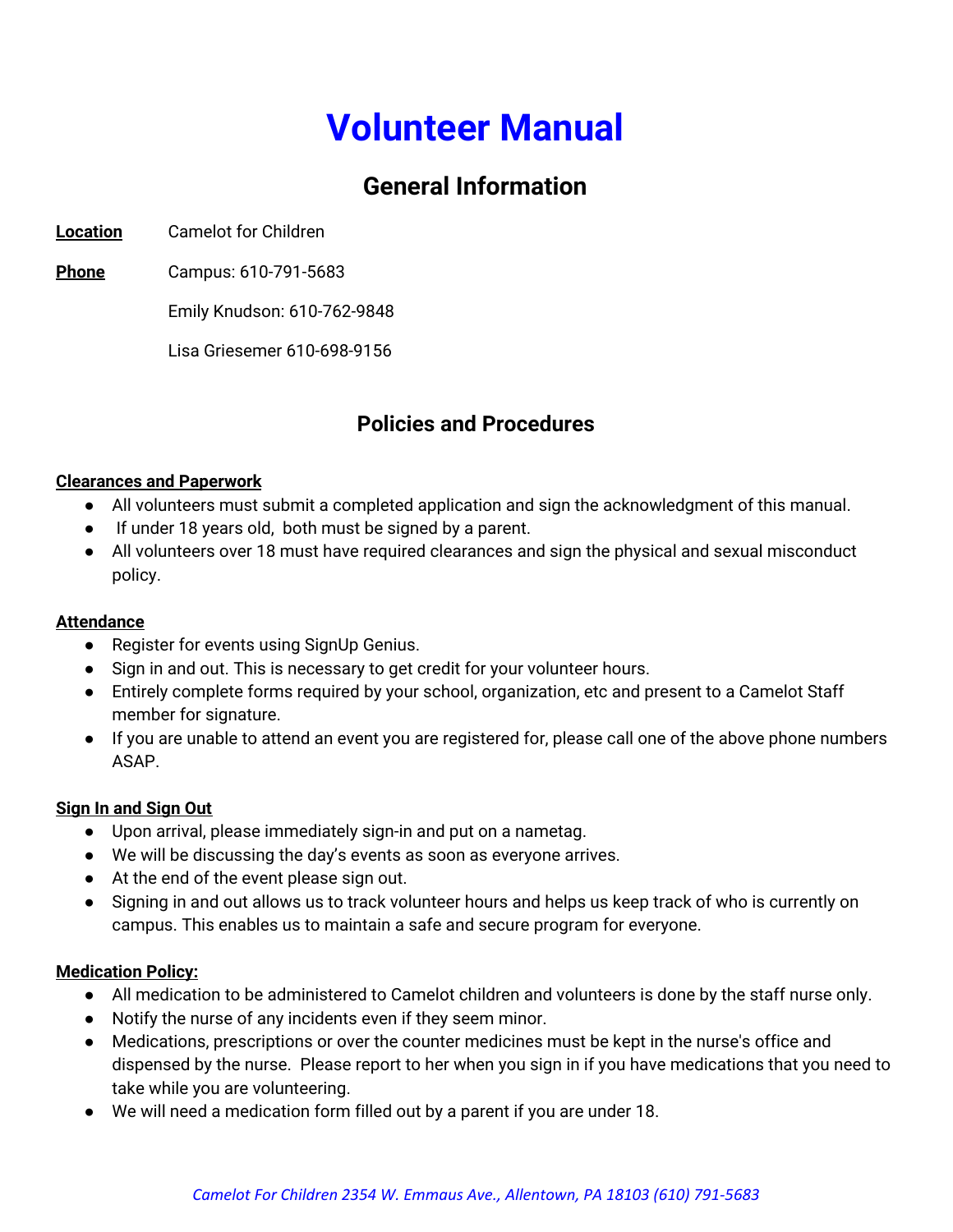### **Parking:**

**●** Parking is available in the lot and in the field.

### **Telephone Calls/Cell Phones:**

- Please keep your cell phones in the car unless you need them for emergency purposes.
- Do *not* post pictures of our Camelot kids or mention Camelot kids' names on any social media.
- No texting during events. You are here to spend time with your buddy.
- Please be sure to give your parents Camelot's contact information in case of an emergency; (610)791-5683.

#### **Valuables and Cash:**

- **●** Everyone is urged to not bring valuables or cash to camp.
- **●** No firearms are permitted.
- **●** No pets, except service dogs, are allowed.

#### **Alcohol/Tobacco**

- **●** Camelot is a smoke-free environment. Smoking, chewing tobacco and vaping are not permitted anywhere on the grounds.
- **●** Any volunteers caught using any type of tobacco or vaping will be asked to leave.
- **●** Alcohol possession or consumption on Camelot property will immediately result in the volunteer being asked to leave.

#### **Supervision and Camper Care**

- **●** All volunteers will be supervised by a trained staff member. If at any time you have questions or concerns, please speak to a Camelot staff member.
- **●** Setting limits is important. No Camelot children should be allowed to intimidate or frighten others or to disrupt activities.
- **●** Ridiculing or embarrassing the Camelot children are not acceptable behaviors.
- **●** If discipline problems arise and you cannot deal with them, please let the Camelot staff know so they can take care of it.
- **●** Volunteers should refrain from helping with direct care including bathroom assistance, hygiene, medical care, behavior management, etc. Please ask for assistance with these issues.
- **●** No volunteers may be alone with a Camelot child at any time. Please stay in group areas with your child.
- **●** Never leave a Camelot child unsupervised. You are responsible for that child.

#### **Absences:**

- **●** Many of the Camelot Children have low immune systems. If you have had a fever, vomiting, or diarrhea within the prior 24 hours, then please call Camelot (610-791-5683) to cancel or reschedule. Any volunteers experiencing the above symptoms while at Camelot will be asked to leave. The health and safety of our children, volunteers, and staff are our first priority.
- **●** Please call as soon as possible to let us know of your absence.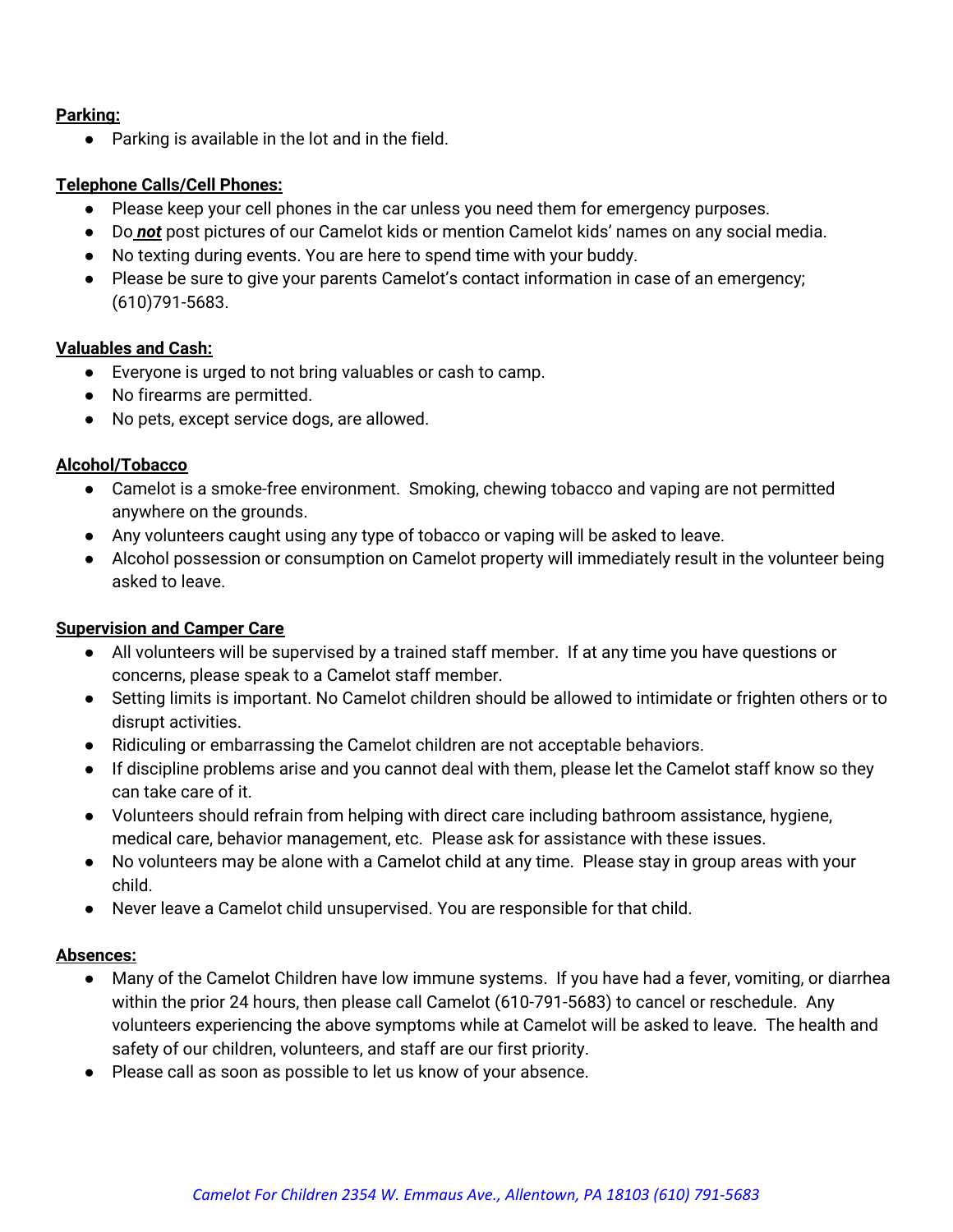# **Camelot Goals**

A top priority for our volunteers is to understand and help carry out the mission of Camelot's programming and our unique goals for our Camelot kids. Beyond providing fun and safe experiences for our kids, Camelot aspires to contribute to the development of life and academic skills. The life skills that we strive to teach are:

- Building meaningful relationships
- Living as a positive role model
- Developing a sense of independence and accomplishment
- Increasing social skills including self-advocacy
- Learning new skills by trying new, different, challenging and fun things by participating in safe experiences with limits and careful supervision

Volunteers assist the Camelot staff and children with a variety of activities including crafts, games, field trips, academic goals, outdoor activities and developing relationships. Additionally, volunteers may help with site maintenance and tasks that will keep Camelot clean such as picking up trash, tidying up craft/game supplies, and distributing snacks.

## **Positive Volunteer Qualities:**

- *●* agreeable, friendly, and approachable
- organized, enthusiastic and focused on camp
- engaged in all activities with the campers
- sympathetic and understanding
- fair and accepting
- flexible
- dependable
- **●** efficient in their assigned work at Camelot
- **●** respectful of others
- **●** sensitive to the needs of individuals
- **●** team mentality

## **Role of Volunteer:**

- $\bullet$  Give the kids a great day.
- Help the kids access and enjoy activities and opportunities.
- Support the development of positive relationships, manage conflict if necessary and redirect negative behavior.
- Be mindful of the feelings and wellness of your buddy (is she tired, is he too hot, is she overwhelmed...).
- Be positive in your statements to kids when possible. Remember structure and expectations help build bonds between the two of you and creates a sense of safety in the child.
- Help children become acquainted with other children and participate in group activities to improve communication and social skills.
- Children must feel that they can do things on their own. Your job is to gently guide, suggest and help develop a feeling of independence.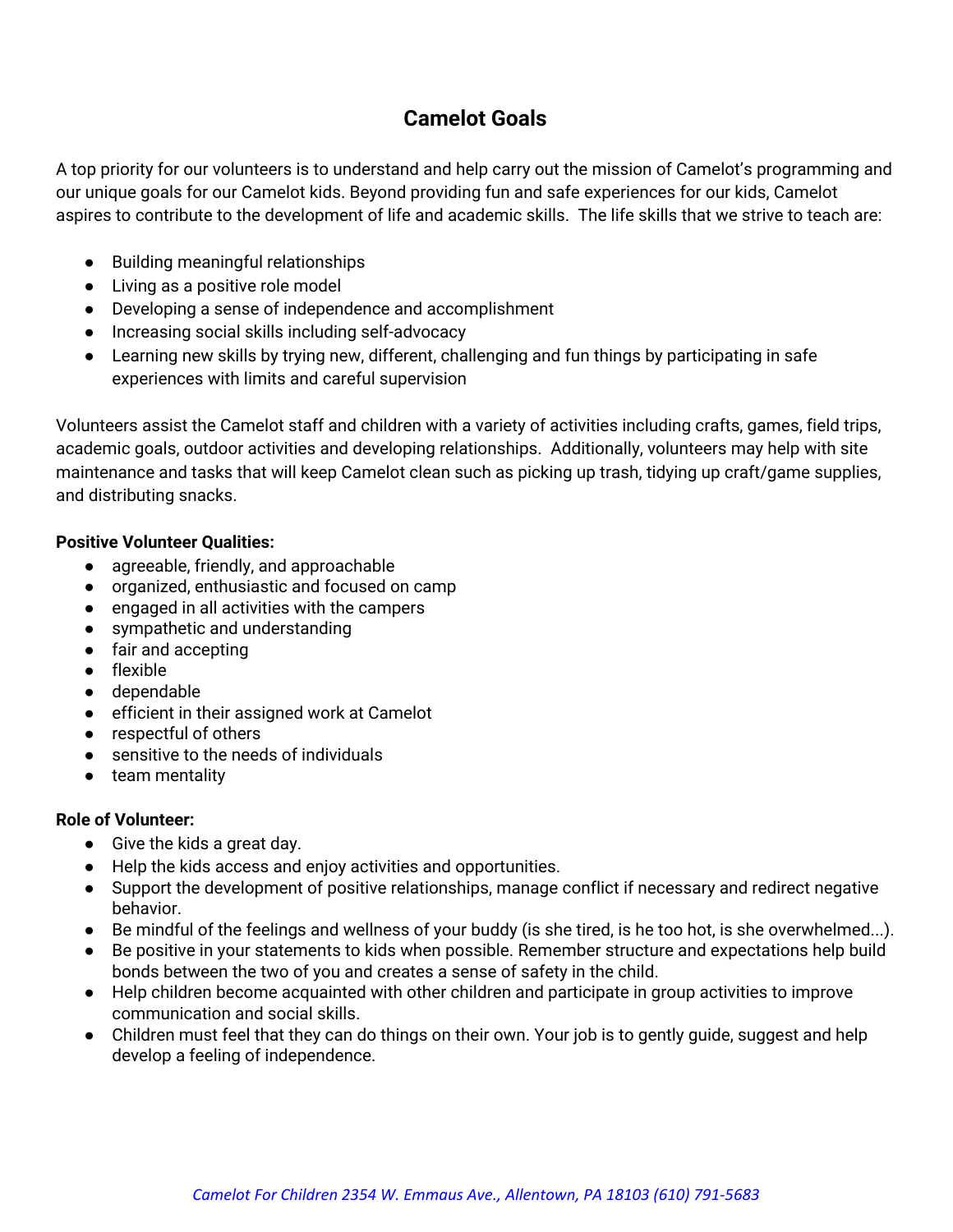## **What does "special needs" mean?**

Children with special needs are defined as having a temporary or chronic condition or disability due to illness, accident or developmental disorder. Their development can be different than their peers in any of the following ways: physically, emotionally, socially, mentally and/or intellectually.

## **Volunteer/Camelot Kid Communication**

When you meet your buddy, introduce yourself and get acquainted. Ask about his or her school, likes and dislikes, favorite foods… Don't feel that you have to be active or engage in conversation all day long. Your buddy may have different physical limitations and levels of physical ability. He or she will have a way to communicate when they need help or a staff member or veteran volunteer can help both you and your buddy figure out what will work for the two of you. Please don't assume that your buddy has a mental disability if they have a physical disability. When appropriate, gently encourage interactions with the other children and volunteers.

# **Suggestions for a Great Experience**

- Relax! Be yourself.
- Remember you are here for the kids. Do what they would like to do and encourage them to try new things.
- Offer assistance if asked or if the need seems obvious, but don't overdo it or insist on it.
- Be considerate of the extra time it might take for your buddy to do something.
- Give your buddy whole, unhurried attention.
- Don't talk for your buddy, but give gentle help if needed.
- Speak calmly.
- Be alert.
- No name-calling or foul language.
- Use your best judgment, but ask questions if you don't know an answer or what to do in a specific situation. We are here to support you and the kids.
- Set a good example. You have a powerful influence on these amazing kids.

# **Safety**

Every volunteer has a special responsibility with regard to safety. No matter where you are, you should be aware of potential hazards, environmental or behavioral. If you have a question or concern that you are not sure about, please tell a Camelot staff member immediately.

# **Wheelchair Safety Rules**

- Wheelchair-bound children must always wear seatbelts.
- Make sure the child's feet are on the footrests to prevent dragging and possible injury. Additionally, this allows the volunteer to easily move the wheelchair.
- Never ride on the back of a wheelchair.
- Never run with a wheelchair.
- Always make sure the brake is locked when the child is in a stationary position.
- When applying or releasing the brake, brace your opposite hand onto something for stability.
- Always push rather than pull the wheelchair.
- When going over small bumps or a floor transition, such as a door threshold, use downward force on the back of the chair to ease pressure on the front.
- Do not hang heavy bags or other objects on the back of the chair as this can cause the chair to become unbalanced or tilt backward which could injure or harm a child or volunteer.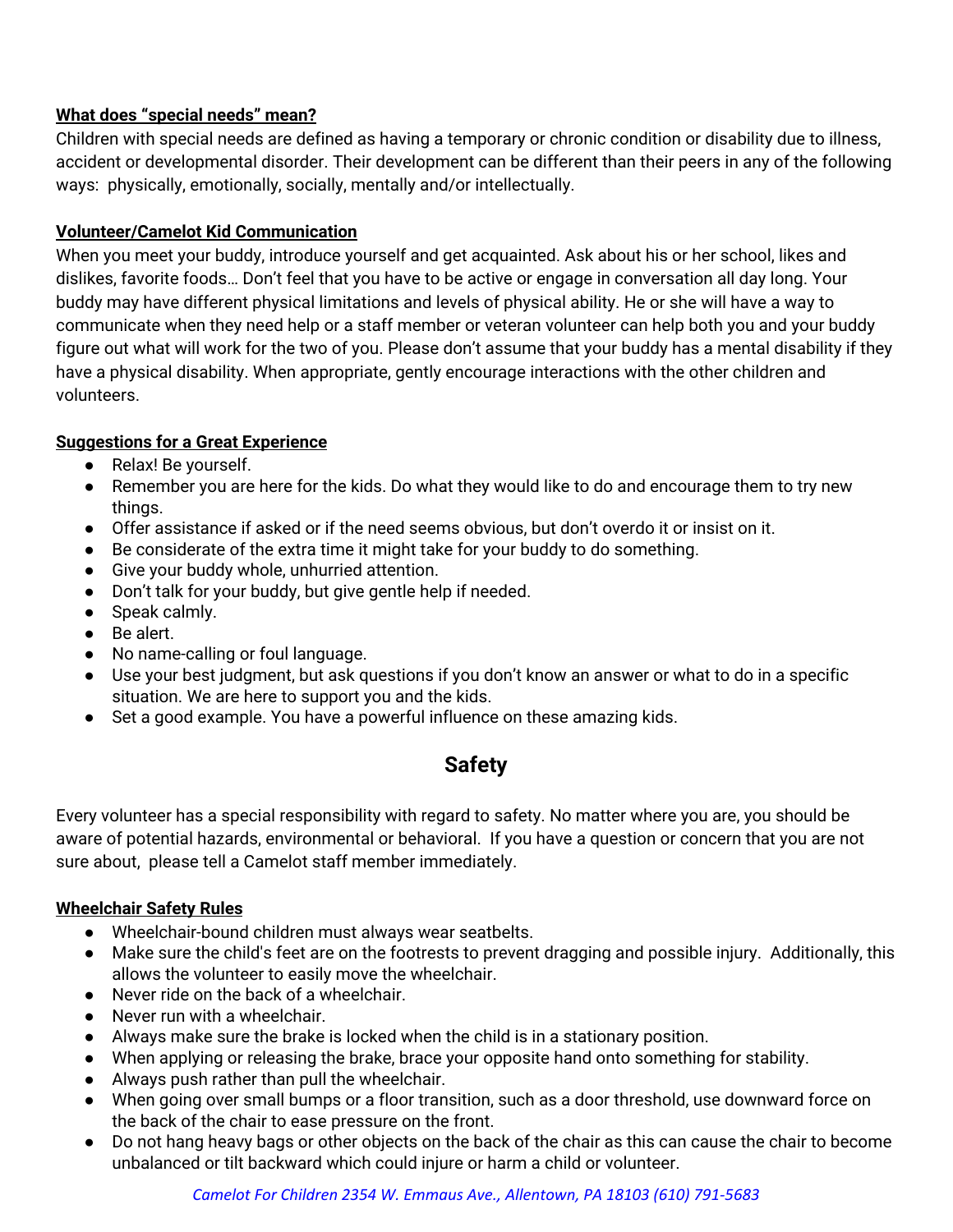- When descending slopes and ramps, take your time and go down in reverse.
- Never transfer a wheelchair-bound child out of their chair. Please see a Camelot staff member or the nurse on duty.

# **Additional Responsibilities and Considerations**

#### **Facility and Equipment**

- **●** Return all equipment to its proper storage place.
- **●** Anything damaged or broken should be reported to the director so it will not be a hazard.
- **●** Equipment should be utilized in a manner in which it is intended to be used.

#### **Clothing**

**●** Please be conscious of your clothing, for example, no low shirts and short shorts.

#### **Hygiene**

- Please check to make sure that your buddy washes their hands after using the bathroom.
- All diaper changing must be done by the nurse in the restroom.
- If a bathroom accident occurs, please see the nurse for assistance. Do not attempt to change the child.

# **Volunteer Opportunities**

#### **Opportunities to Volunteer for Camelot**

- Monthly Camelot Parties for the teens and children
- Clean up Days
- Holiday Gift Wrapping Booth
- Annual Lock-In Fundraiser
- Attendance at miscellaneous fundraisers

**See our website calendar at [www.camelotforchildren.org](http://www.camelorforchildren.org/) for all of the latest information, dates and times.**

# **Donations are always welcome!**

*Thank you for your help as a Volunteer at Camelot for Children!!!*